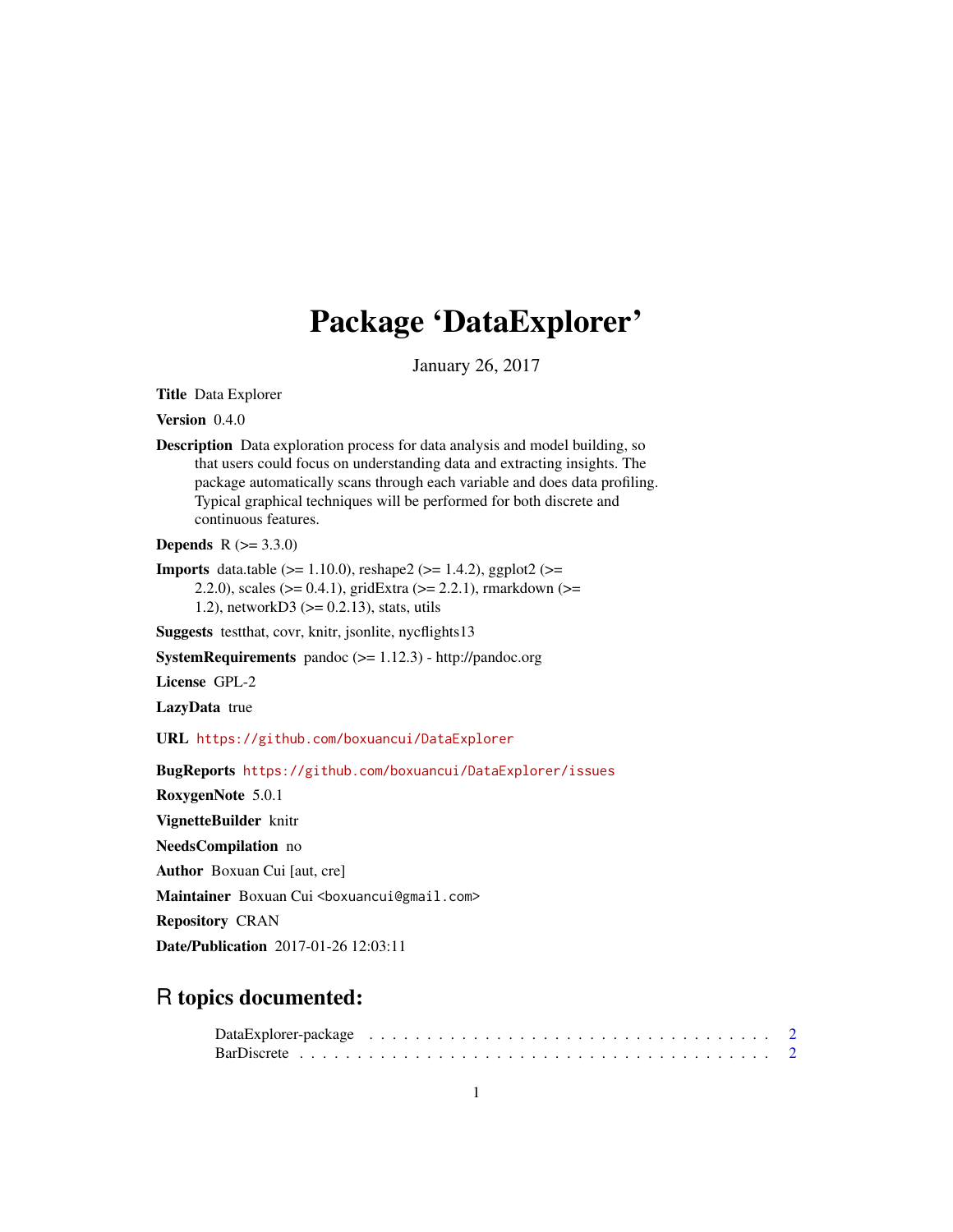#### <span id="page-1-0"></span>2 BarDiscrete

| Index | 13 |
|-------|----|

DataExplorer-package *Data Explorer*

# Description

Simplify and automate EDA process and report generation.

#### Details

Data exploration process for data analysis and model building, so that users could focus on understanding data and extracting insights. The package automatically scans through each variable and does data profiling. Typical graphical techniques will be performed for both discrete and continuous features.

#### See Also

[GenerateReport,](#page-6-1) [PlotMissing,](#page-8-1) [BarDiscrete,](#page-1-1) [HistogramContinuous,](#page-7-1) [PlotStr,](#page-8-2) [CollapseCategory,](#page-2-1) [Set-](#page-9-1)[NaTo](#page-9-1)

<span id="page-1-1"></span>BarDiscrete *Create bar charts for discrete features*

#### Description

This function creates frequency bar charts for each discrete feature.

# Usage

```
BarDiscrete(data, na.rm = TRUE, maxcat = 50, order_bar = TRUE)
```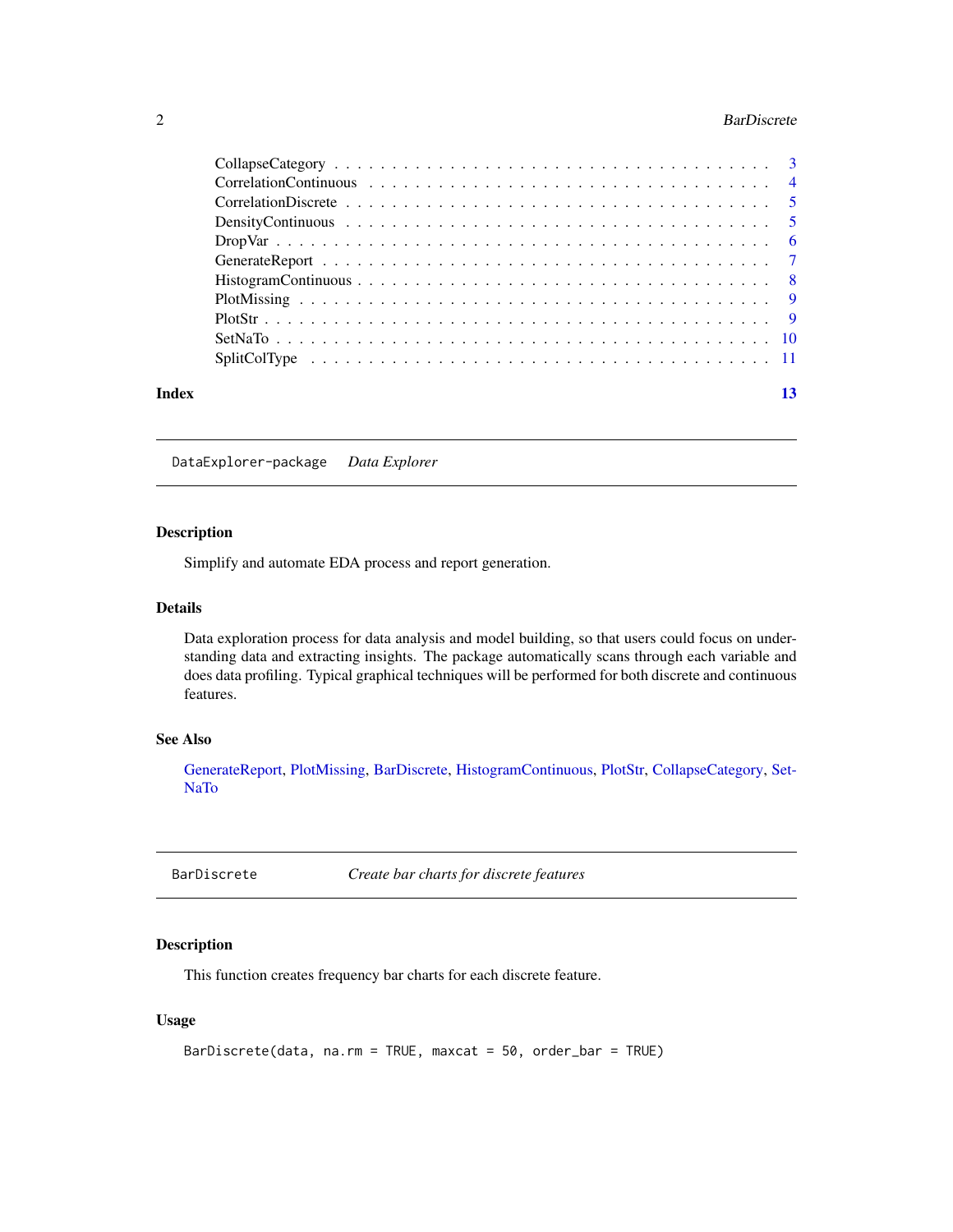# <span id="page-2-0"></span>CollapseCategory 3

### Arguments

| data      | input data to be plotted, in either data.frame or data.table format.                                        |
|-----------|-------------------------------------------------------------------------------------------------------------|
| na.rm     | logical, indicating if missing values should be removed for each feature. The<br>default is TRUE.           |
| maxcat    | maximum categories allowed for each feature. The default is 50. More informa-<br>tion in 'Details' section. |
| order_bar | logical, indicating if bars should be ordered.                                                              |

# Details

If a discrete feature contains more categories than maxcat specifies, it will not be passed to the plotting function.

### Examples

```
# load packages
library(ggplot2)
library(data.table)
# load diamonds dataset from ggplot2
data("diamonds")
# plot bar charts for diamonds dataset
BarDiscrete(diamonds)
BarDiscrete(diamonds, maxcat = 5)
```
<span id="page-2-1"></span>CollapseCategory *Collapse categories for discrete features*

# Description

Sometimes discrete features have sparse categories. This function will collapse the sparse categories for a discrete feature based on a given threshold.

#### Usage

```
CollapseCategory(data, feature, threshold, measure, update = FALSE,
 category_name = "OTHER")
```
# Arguments

| data      | input data, in either data.frame or data.table format.                                                                                         |
|-----------|------------------------------------------------------------------------------------------------------------------------------------------------|
| feature   | name of the discrete feature to be collapsed.                                                                                                  |
| threshold | the bottom $x\%$ categories to be collapsed, e.g., if set to 20%, categories with<br>cumulative frequency of the bottom 20% will be collapsed. |
| measure   | name of variable to be treated as additional measure to frequency.                                                                             |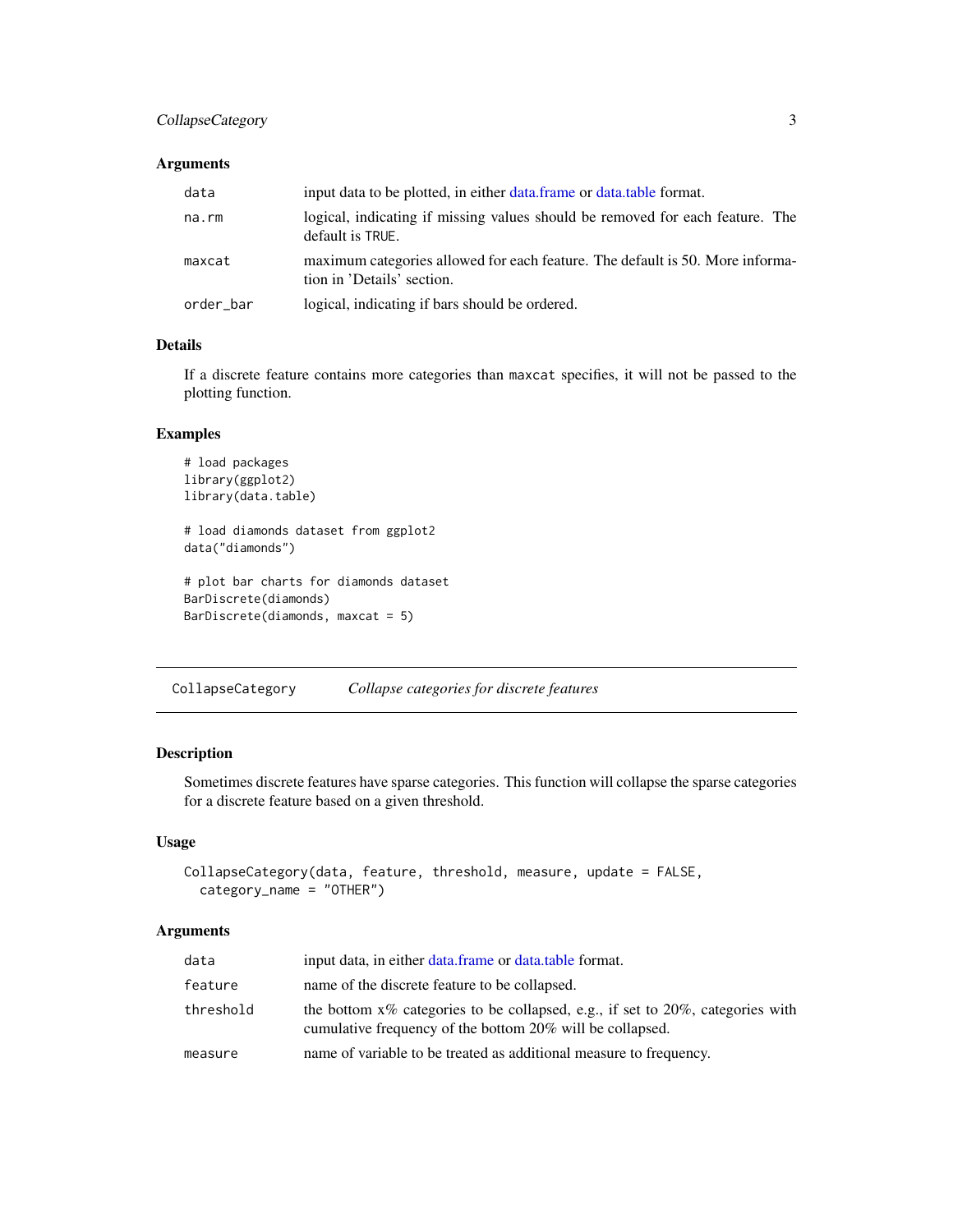<span id="page-3-0"></span>

| update        | logical, indicating if the data should be modified. Setting to TRUE will modify the<br>input data directly, and will only work with data table. The default is FALSE. |
|---------------|-----------------------------------------------------------------------------------------------------------------------------------------------------------------------|
| category_name | name of the bucket to group selected categories if update is set to TRUE. The<br>default is "OTHER".                                                                  |

# Details

If a continuous feature is passed to the argument feature, it will be force set to [character-class.](#page-0-0)

# Value

If update is set to FALSE, returns categories with cumulative frequency less than the input threshold. The output class will match the class of input data.

#### Examples

```
# load packages
library(data.table)
# generate data
data <- data.table("a" = as.factor(round(rnorm(500, 10, 5))), "b" = rexp(500, 1:500))
# view cumulative frequency without collpasing categories
CollapseCategory(data, "a", 0.2)
# view cumulative frequency based on another measure
CollapseCategory(data, "a", 0.2, measure = "b")
# collapse bottom 20% categories based on cumulative frequency
CollapseCategory(data, "a", 0.2, update = TRUE)
BarDiscrete(data)
```
CorrelationContinuous *Create correlation heatmap for continuous features*

#### Description

This function creates a correlation heatmap for all continuous features.

#### Usage

```
CorrelationContinuous(data, ...)
```
#### Arguments

| data | input data to be plotted, in either data frame or data table format. |
|------|----------------------------------------------------------------------|
| .    | other arguments to be passed to cor.                                 |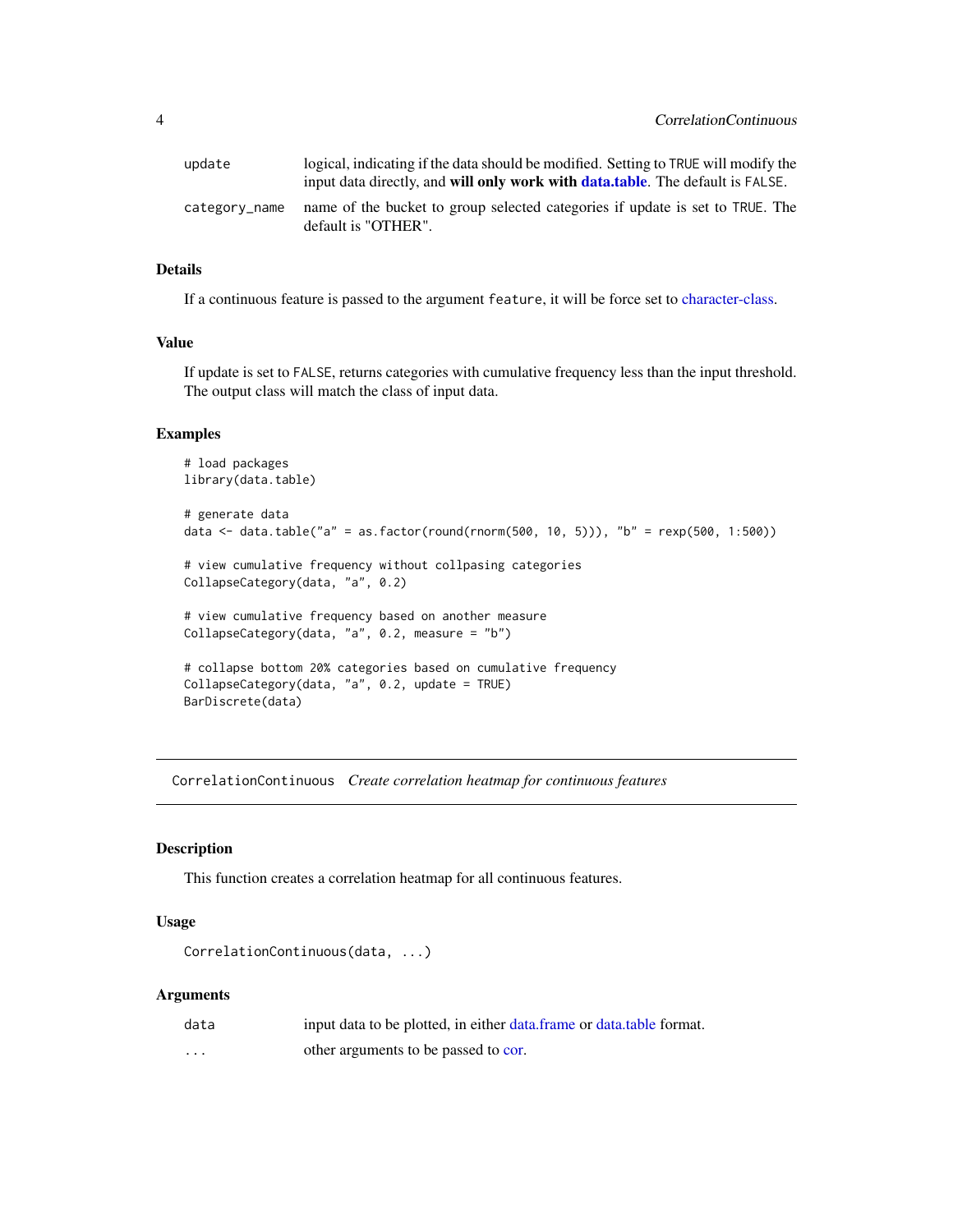### <span id="page-4-0"></span>CorrelationDiscrete 5

# Examples

```
# correlation of features from mtcars dataset
data(mtcars)
CorrelationContinuous(mtcars)
```
CorrelationDiscrete *Create correlation heatmap for discrete features*

#### Description

This function creates a correlation heatmap for all discrete categories.

# Usage

```
CorrelationDiscrete(data, maxcat = 20, ...)
```
# Arguments

| data                    | input data to be plotted, in either data.frame or data.table format. |
|-------------------------|----------------------------------------------------------------------|
| maxcat                  | maximum categories allowed for each feature. The default is 20.      |
| $\cdot$ $\cdot$ $\cdot$ | other arguments to be passed to cor.                                 |

# Details

The function first transposes all discrete categories into columns with binary outcomes, then calculates the correlation matrix (see [cor\)](#page-0-0) and plots it.

# Examples

```
# correlation of discrete categories from diamonds dataset
library(ggplot2)
data(diamonds)
CorrelationDiscrete(diamonds)
```
DensityContinuous *Visualize density estimates for continuous features*

# Description

This function visualizes density estimates for each continuous feature.

#### Usage

DensityContinuous(data, ...)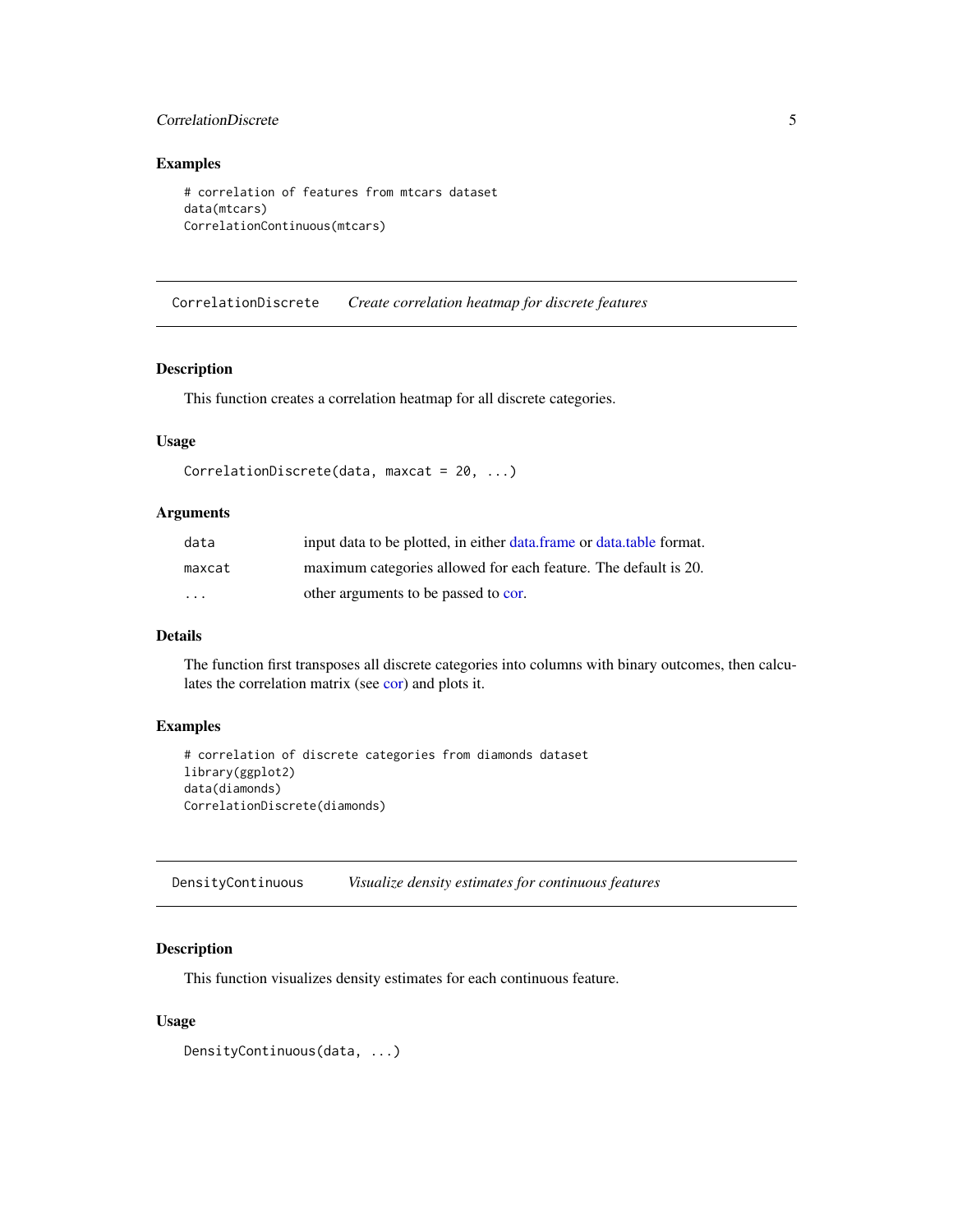# <span id="page-5-0"></span>Arguments

| data    | input data to be plotted, in either data.frame or data.table format. |
|---------|----------------------------------------------------------------------|
| $\cdot$ | other arguments to be passed to geom_density.                        |

# Examples

```
# load library
library(data.table)
# plot using iris data
DensityContinuous(iris)
# plot using random data
set.seed(1)
data <- cbind(sapply(1:9, function(x) {
          runif(500, min = sample(100, 1), max = sample(1000, 1))
        }))
DensityContinuous(data)
```
DropVar *Drop selected variables*

#### Description

Quickly drop variables by either name or column position.

#### Usage

DropVar(data, ind)

# Arguments

| data | input data, in data.table format only.                                       |
|------|------------------------------------------------------------------------------|
| ind  | a vector of either names or column positions of the variables to be dropped. |

#### Details

This function will only work with [data.table](#page-0-0) object as input. Consider setting your input to [data.table](#page-0-0) first then assign the original class back after applying the function.

```
# load packages
library(data.table)
# generate data
dt <- data.table(sapply(setNames(letters, letters), function(x) {assign(x, rnorm(100))}))
dt2 < -copy(dt)
```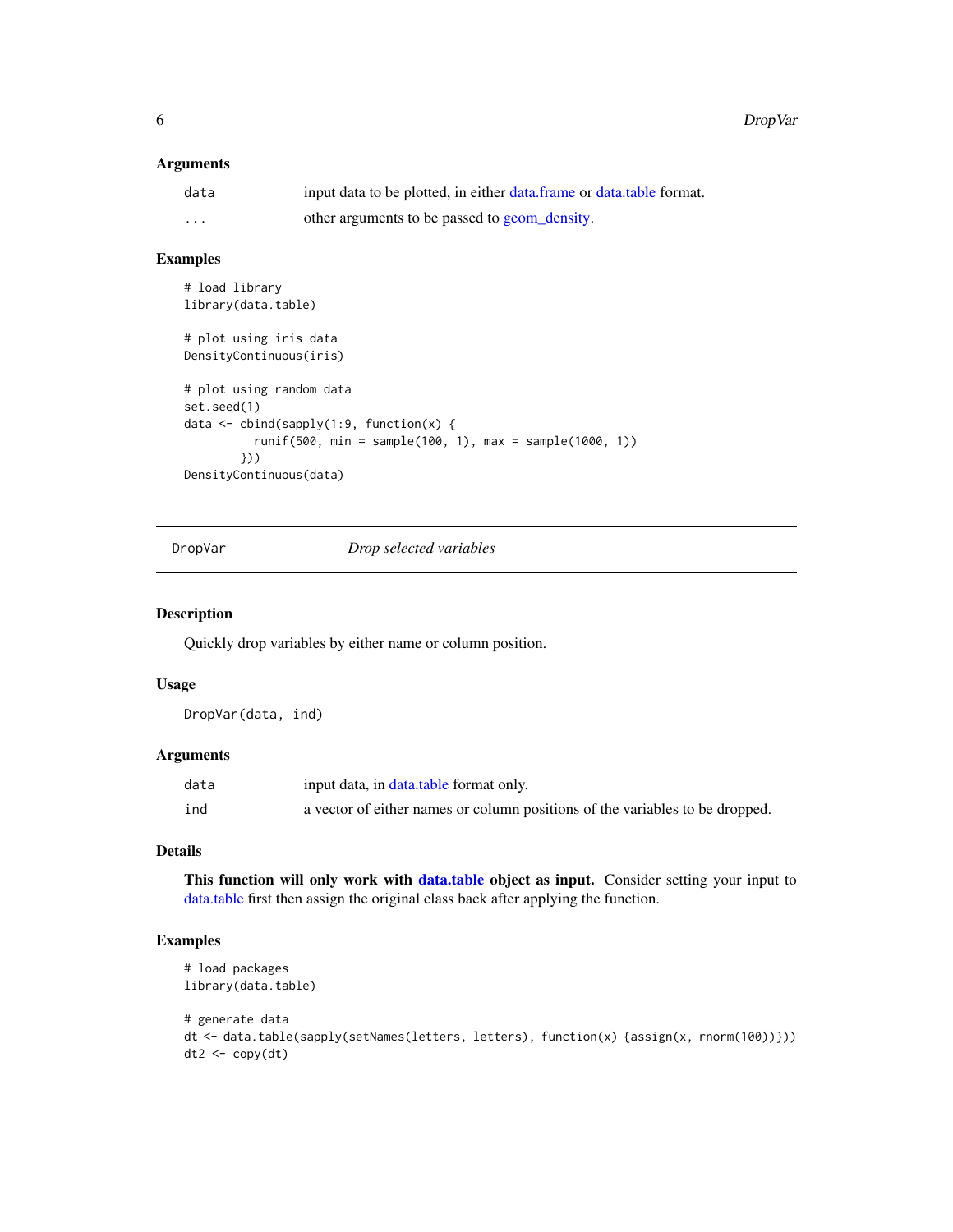# <span id="page-6-0"></span>GenerateReport 7

```
# drop variables by name
names(dt)
DropVar(dt, letters[2:25])
names(dt)
# drop variables by column position
names(dt2)
DropVar(dt2, seq(2, 25))
names(dt2)
# work with non-data.table objects
iris_df <- data.table(iris)
DropVar(iris_df, "Species")
class(iris_df) <- "data.frame"
```
<span id="page-6-1"></span>GenerateReport *GenerateReport Function*

# Description

This function generates the report of data profiling.

#### Usage

```
GenerateReport(input_data, output_file = "report.html",
 output\_dir = getwd(), ...)
```
# Arguments

| input_data  | data source to be profiled, in either data frame or data table format. |
|-------------|------------------------------------------------------------------------|
| output_file | output file name. The default is "report.html".                        |
| output_dir  | output directory for report. The default is user's current directory.  |
| $\ddotsc$   | other arguments to be passed to render.                                |

```
## Not run:
# load library
library(ggplot2)
library(data.table)
# load data
data(diamonds)
diamonds2 <- data.table(diamonds)
# manually set some missing values
for (j in 5:ncol(diamonds2)) {
  set(diamonds2,
```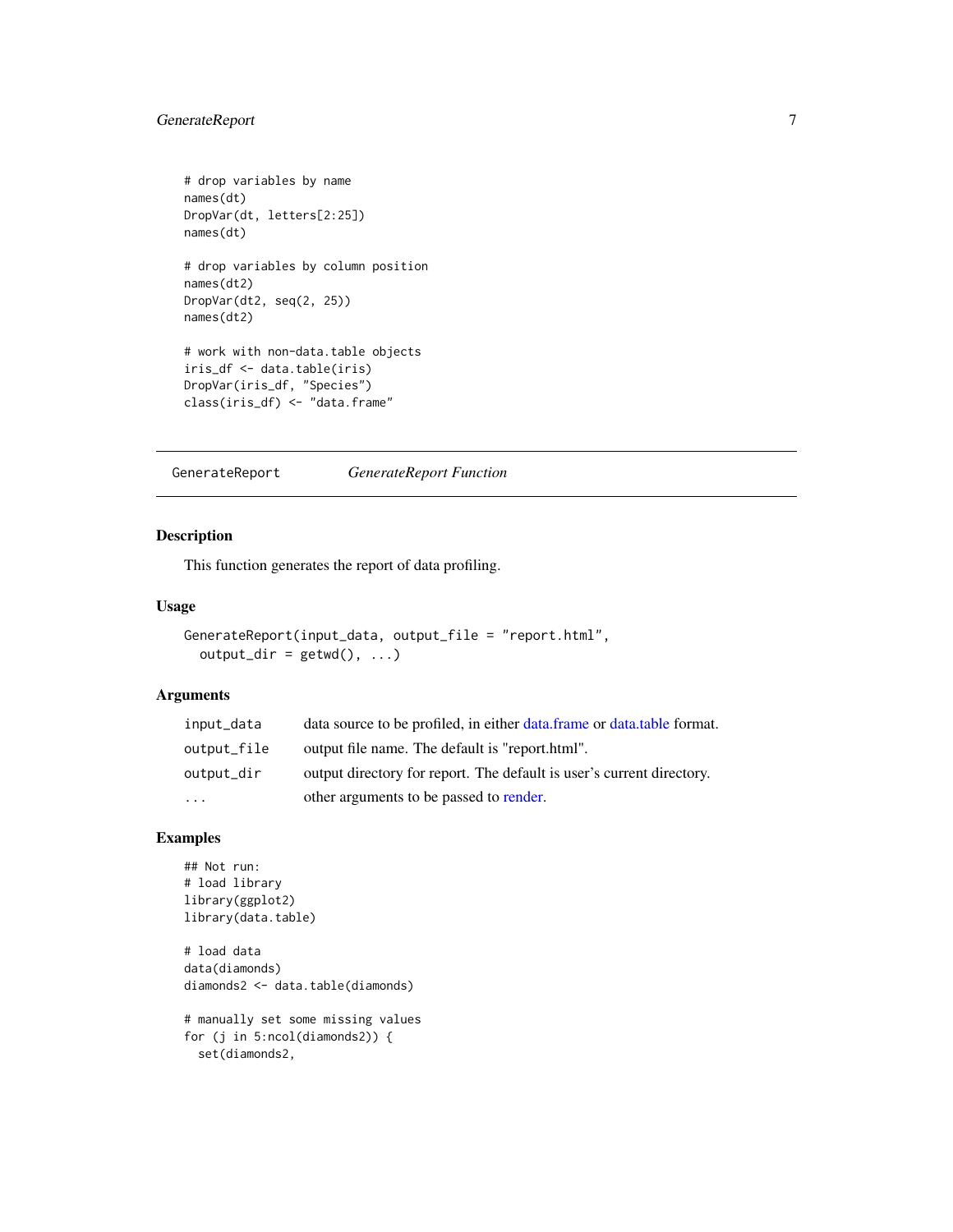```
i = sample.int(nrow(diamonds2), sample.int(nrow(diamonds2), 1)),
      j,
      value = NA_integer_)}
# generate report for diamonds dataset
GenerateReport(diamonds2,
               output_file = "report.html",
               output\_dir = getwd(),
               html_document(toc = TRUE, toc_depth = 6, theme = "flatly"))
## End(Not run)
```
<span id="page-7-1"></span>HistogramContinuous *Create histogram for continuous features*

# Description

This function creates histogram for each continuous feature.

#### Usage

```
HistogramContinuous(data, ...)
```
#### Arguments

| data     | input data to be plotted, in either data.frame or data.table format. |
|----------|----------------------------------------------------------------------|
| $\cdots$ | other arguments to be passed to geom_histogram.                      |

```
# load library
library(data.table)
# plot using iris data
HistogramContinuous(iris)
# plot using random data
set.seed(1)
data <- cbind(sapply(1:9, function(x) {rnorm(10000, sd = 30 * x)}))
HistogramContinuous(data, breaks = seq(-400, 400, length = 10))
```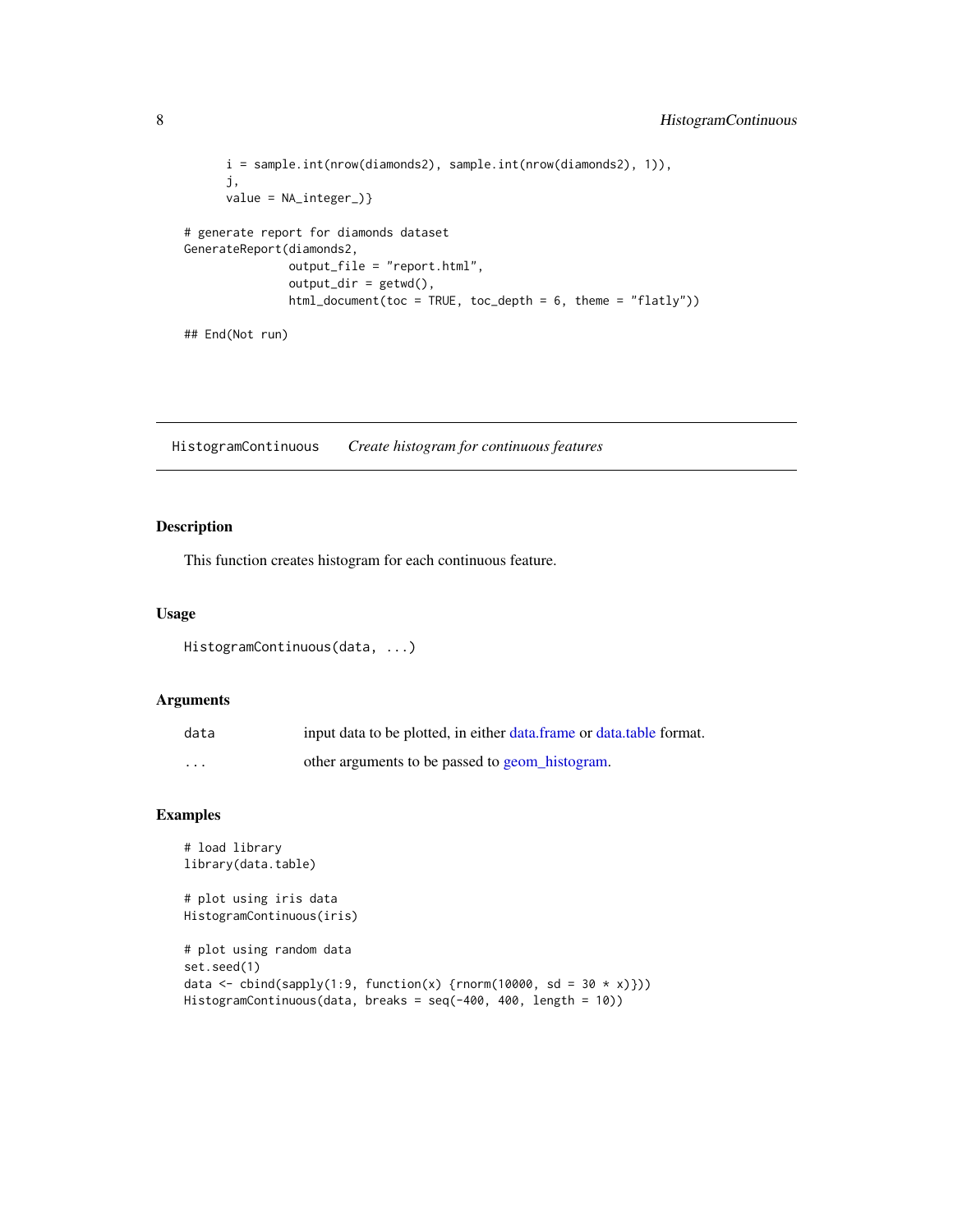<span id="page-8-1"></span><span id="page-8-0"></span>

#### Description

This function returns and plots frequency of missing values for each feature.

#### Usage

PlotMissing(data)

#### Arguments

data input data to be profiled, in either [data.frame](#page-0-0) or [data.table](#page-0-0) format.

#### Details

The returned object is suppressed by [invisible](#page-0-0) to prevent unwanted text in [GenerateReport.](#page-6-1)

#### Value

missing value information, such as frequency, percentage and suggested action.

# Examples

```
# load packages
library(data.table)
# manipulate data
data <- data.table(iris)
for (j in 1:4) set(data, i=sample(150, j \times 30), j, value = NA_integer_)
# plot and assign missing value information
plot_data <- PlotMissing(data)
plot_data
```
<span id="page-8-2"></span>

# PlotStr *Visualize data structure*

# Description

Visualize data structures in D3 network graph

# Usage

```
PlotStr(data, type = c("diagonal", "radial"), max_level,
 print_network = TRUE, ...)
```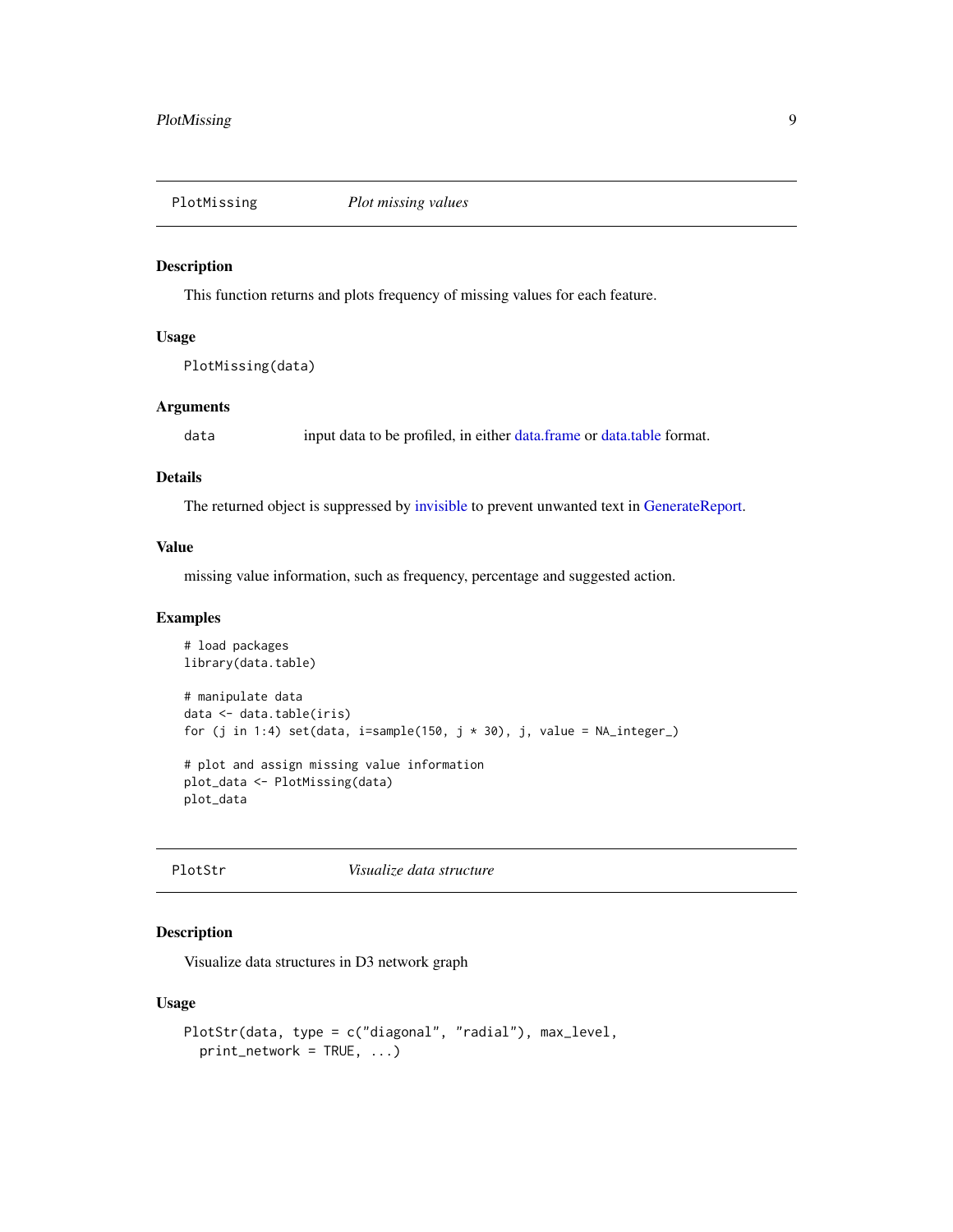#### <span id="page-9-0"></span>Arguments

| data          | input data                                                                                         |
|---------------|----------------------------------------------------------------------------------------------------|
| type          | type of network diagram. Defaults to diagonal Network.                                             |
| max_level     | integer threshold of nested level to be visualized. Minimum 1 nested level and<br>defaults to all. |
| print_network | logical indicating if network graph should be plotted. Defaults to TRUE.                           |
| $\ddotsc$     | other arguments to be passed to plotting functions. See diagonalNetwork and<br>radialNetwork.      |

# Value

input data structure in nested list. Could be transformed to json format with most JSON packages.

#### Examples

```
## Visualize structure of iris dataset
PlotStr(iris)
## Visualize object with radial network
PlotStr(rep(list(rep(list(mtcars), 6)), 4), type = "r")
## Generate complicated data object
obj <- list(
  "a" = list(iris, airquality, list(mtcars = mtcars, USArrests = USArrests)),
  "b" = list(list(ts(1:10, frequency = 4)),
  "c" = lm(rnorm(5) \sim seq(5)),
  "d" = lapply(1:5, function(x) return(as.function(function(y) y + 1)))
)
## Visualize data object with diagnal network
PlotStr(obj, type = "d")
## Visualize only top 2 nested levels
PlotStr(obj, type = nd", max_level = 2)
```
SetNaTo *Set all missing values to indicated value*

#### Description

Quickly set all missing values to indicated value.

#### Usage

```
SetNaTo(data, value)
```
#### Arguments

| data  | input data, in data.table format only.                              |
|-------|---------------------------------------------------------------------|
| value | a single value or a list of two values to be set to. See 'Details'. |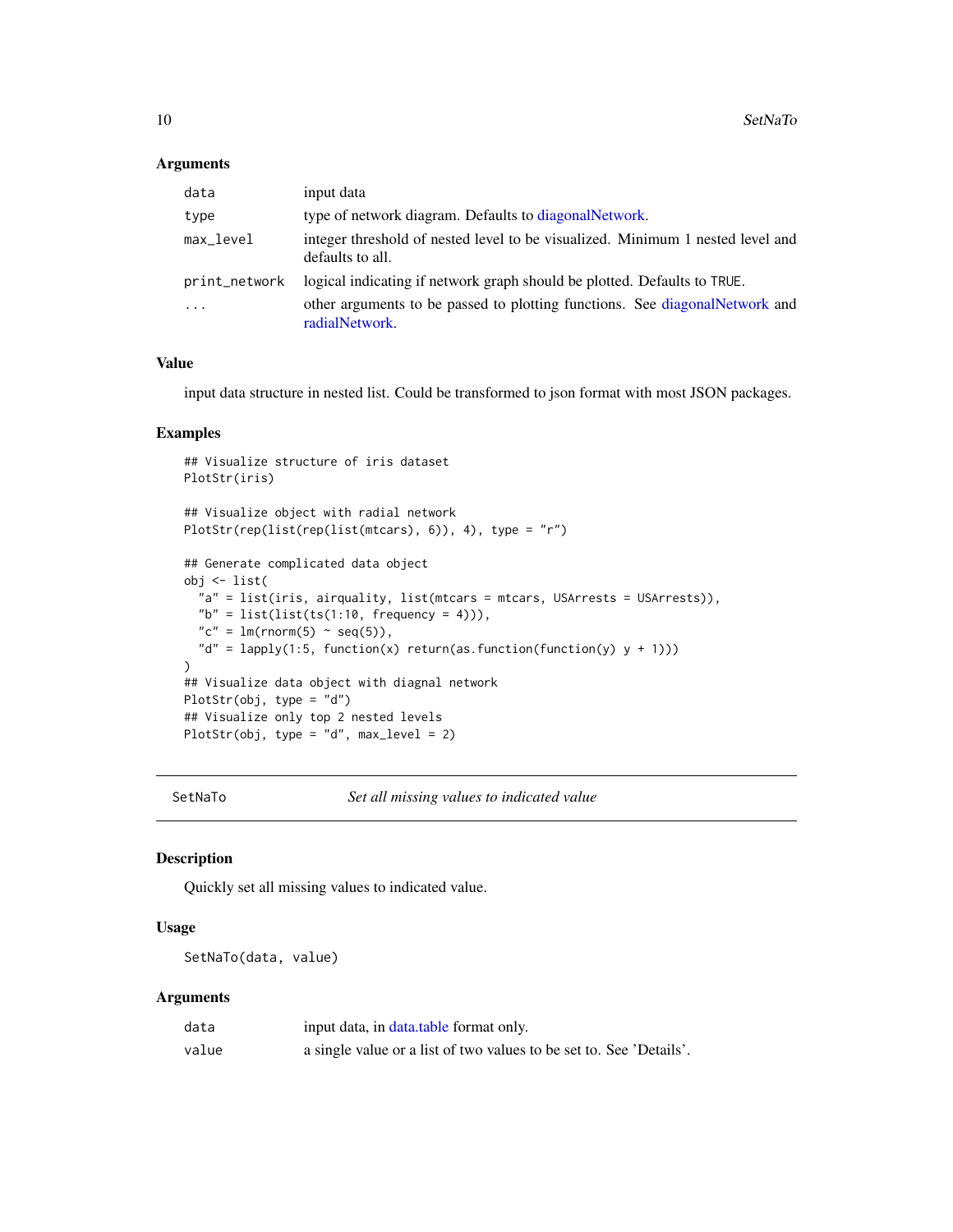# <span id="page-10-0"></span>SplitColType 11

### Details

This function will only work with [data.table](#page-0-0) object as input. Consider setting your input to [data.table](#page-0-0) first then assign the original class back after applying the function.

The class of value will determine what type of columns to be set, e.g., if value is 0, then missing values for continuous features will be set. When supplying a list of two values, only one numeric and one non-numeric is allowed.

#### Examples

```
# Load packages
library(data.table)
# Generate missing values in iris data
dt <- data.table(iris)
for (j in 1:4) set(dt, i = sample.int(150, j * 30), j, value = NA_integer_)
set(dt, i = sample.int(150, 25), 5L, value = NA_character_)
# Set all missing values to 0L and unknown
dt2 < -\text{copy}(dt)SetNaTo(dt2, list(0L, "unknown"))
# Set missing numerical values to 0L
dt3 < -\text{copy}(dt)SetNaTo(dt3, 0L)
# Set missing discrete values to unknown
dt4 < -\text{copy}(dt)SetNaTo(dt4, "unknown")
```
SplitColType *Split data into discrete and continuous*

# Description

This function splits the input data into two [data.table](#page-0-0) objects: discrete and continuous. A feature is continuous if is.numeric returns TRUE.

#### Usage

```
SplitColType(data)
```
#### Arguments

data input data to be split, in either [data.frame](#page-0-0) or [data.table](#page-0-0) format.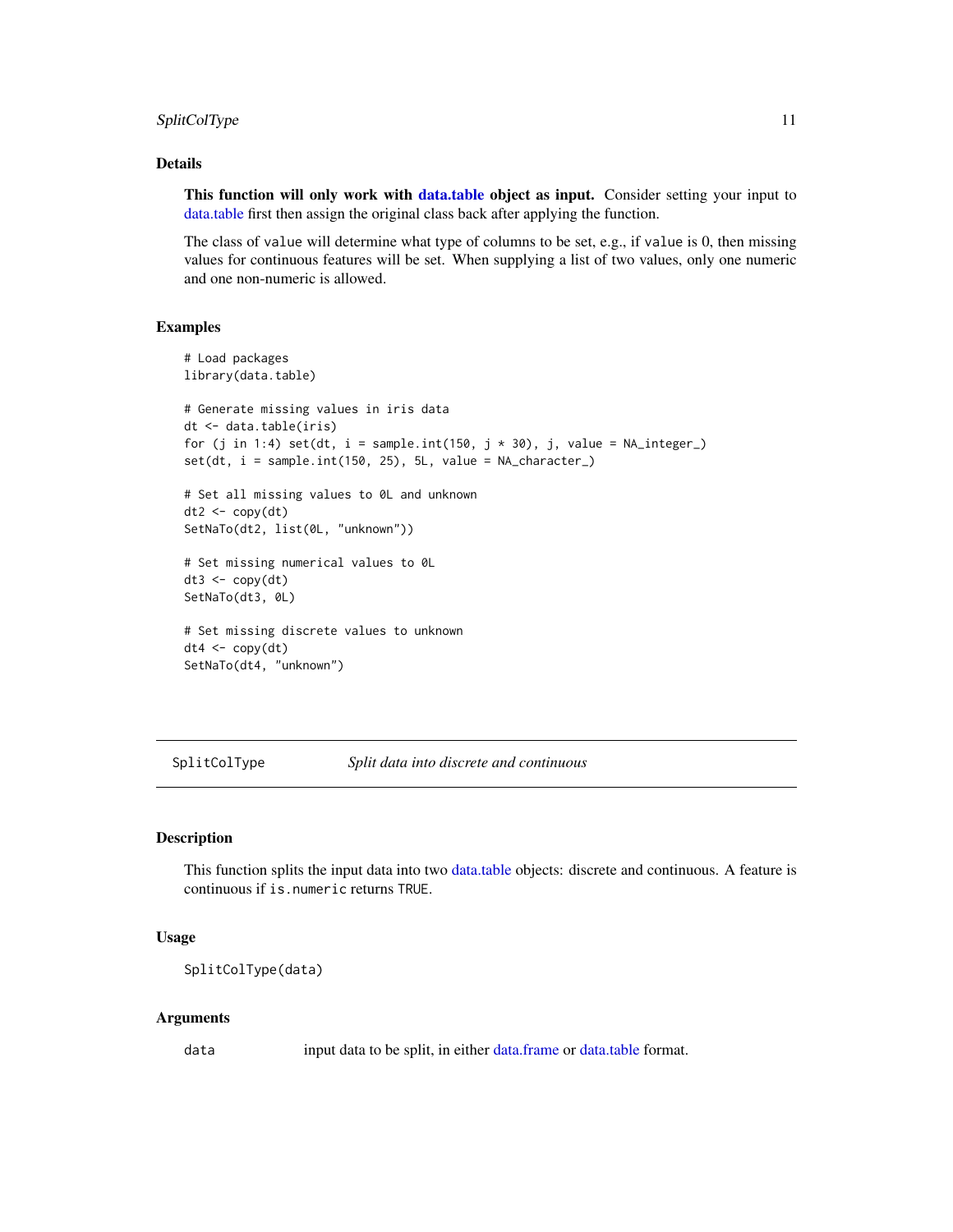# Details

Features with all missing values will be dropped from the output data, but will be counted towards the column count.

The elements in the output list will have the same class as the input data.

# Value

discrete all discrete features

continous all continuous features

num\_discrete number of discrete features

num\_continuous number of continuous features

num\_all\_missing number of features with no observations (all values are missing)

```
output <- SplitColType(iris)
output$discrete
output$continuous
output$num_discrete
output$num_continuous
output$num_all_missing
```